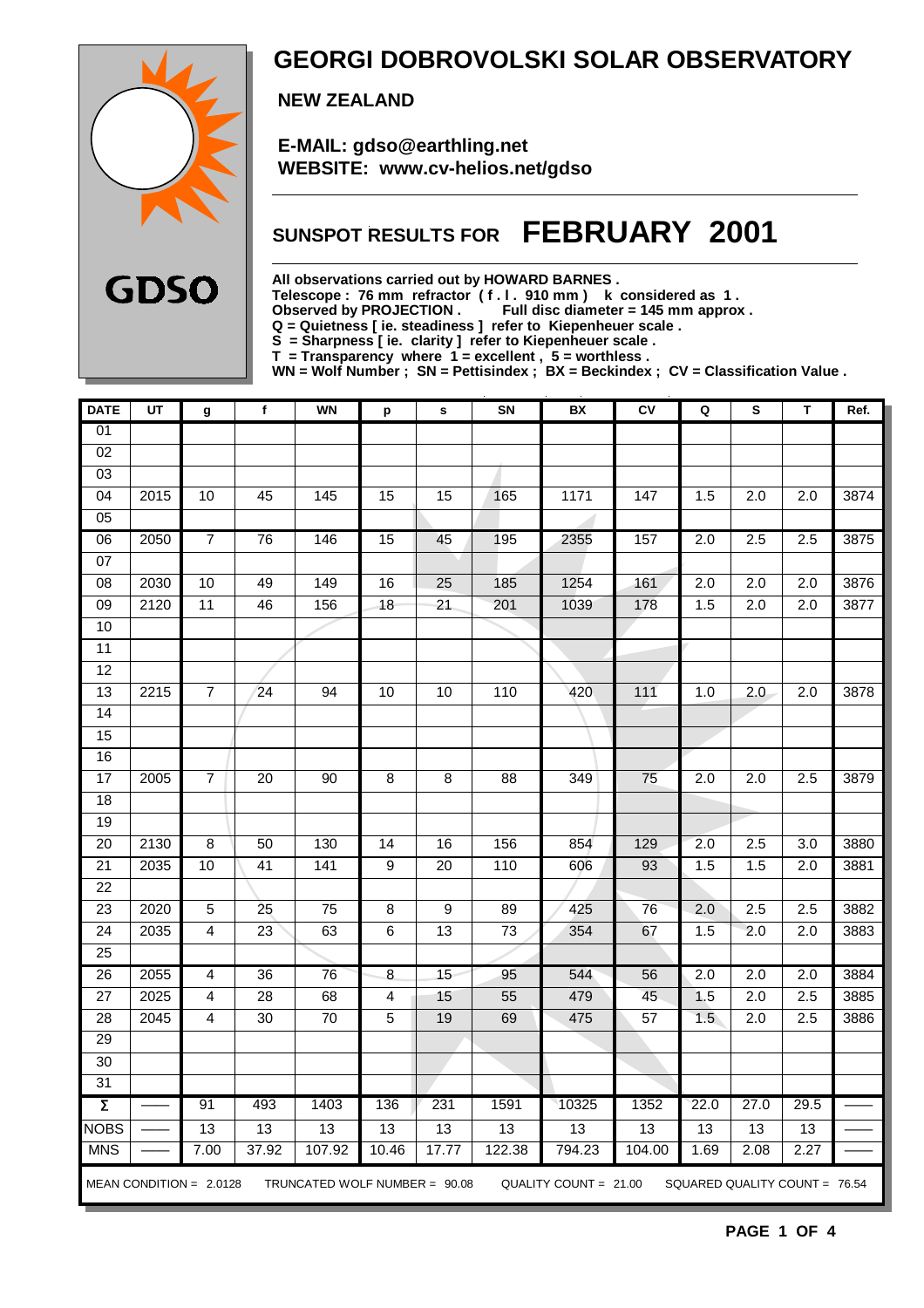#### **GEORGI DOBROVOLSKI SOLAR OBSERVATORY**



## **SUNSPOT DISTRIBUTION & INTER-SOL INDICES FOR FEBRUARY 2001**

**All observations carried out by HOWARD BARNES .**

Telescope : 76 mm refractor (f. l. 910 mm).<br>Observed by PROJECTION . Full disc diam

Full disc diameter = 145 mm approx .

- **Q = Quietness [ ie. steadiness ] refer to Kiepenheuer scale .**
- **S = Sharpness [ ie. clarity ] refer to Kiepenheuer scale .**
- **T = Transparency where 1 = excellent , 5 = worthless .**
- **IS = Inter-Sol Index .**

**gr = number of multi-spot groups .**

**grfp = number of umbræ within penumbræ within the groups (gr) .**

**grf = number of non-penumbral spots within the groups (gr) .**

**efp = number of single penumbral spots .**

**ef = number of single non-penumbral spots .**

| <b>DATE</b>         | $\overline{\mathsf{u}}$ | IS              | gr               | grfp            | grf             | efp             | ef                          | $\mathbf Q$      | S                | T                | Ref. |
|---------------------|-------------------------|-----------------|------------------|-----------------|-----------------|-----------------|-----------------------------|------------------|------------------|------------------|------|
| 01                  |                         |                 |                  |                 |                 |                 |                             |                  |                  |                  |      |
| $\overline{02}$     |                         |                 |                  |                 |                 |                 |                             |                  |                  |                  |      |
| $\overline{03}$     |                         |                 |                  |                 |                 |                 |                             |                  |                  |                  |      |
| 04                  | 2015                    | $\overline{51}$ | $\overline{6}$   | $\overline{28}$ | $\overline{13}$ | $\overline{2}$  | $\overline{2}$              | 1.5              | $\overline{2.0}$ | $\overline{2.0}$ | 3874 |
| $\overline{05}$     |                         |                 |                  |                 |                 |                 | $\mathcal{L}_{\mathcal{A}}$ |                  |                  |                  |      |
| $\overline{06}$     | 2050                    | $\overline{82}$ | $\overline{6}$   | $\overline{31}$ | 44              | $\overline{0}$  | $\overline{1}$              | 2.0              | 2.5              | 2.5              | 3875 |
| $\overline{07}$     |                         |                 |                  |                 |                 |                 |                             |                  |                  |                  |      |
| $\overline{08}$     | 2030                    | 57              | $\overline{8}$   | 23              | $\overline{24}$ | $\overline{1}$  | $\mathbf{1}$                | 2.0              | $\overline{2.0}$ | 2.0              | 3876 |
| $\overline{09}$     | 2120                    | 53              | $\overline{V}$   | $\overline{23}$ | 19              | $\overline{2}$  | $\overline{2}$              | 1.5              | $\overline{2.0}$ | 2.0              | 3877 |
| 10                  |                         |                 |                  |                 |                 |                 |                             |                  |                  |                  |      |
| $\overline{11}$     |                         |                 |                  |                 |                 |                 |                             |                  |                  |                  |      |
| $\overline{12}$     |                         |                 |                  |                 |                 |                 |                             |                  |                  |                  |      |
| $\overline{13}$     | 2215                    | 29              | $\overline{5}$   | $\overline{12}$ | $\overline{10}$ | $\overline{2}$  | Ō,                          | 1.0              | 2.0              | 2.0              | 3878 |
| $\overline{14}$     |                         |                 |                  |                 |                 |                 |                             |                  |                  |                  |      |
| $\overline{15}$     |                         |                 |                  |                 |                 |                 |                             |                  |                  |                  |      |
| 16                  |                         |                 |                  |                 |                 |                 |                             |                  |                  |                  |      |
| $\overline{17}$     | 2005                    | 22              | $\boldsymbol{2}$ | 9               | $\,6$           | 3               | $\overline{c}$              | 2.0              | 2.0              | 2.5              | 3879 |
| $\overline{18}$     |                         |                 |                  |                 |                 |                 |                             |                  |                  |                  |      |
| $\overline{19}$     |                         |                 |                  |                 |                 |                 |                             |                  |                  |                  |      |
| $\overline{20}$     | 2130                    | 55              | 5                | 32              | 15              | $\overline{2}$  | $\mathbf{1}$                | $\overline{2.0}$ | 2.5              | 3.0              | 3880 |
| 21                  | 2035                    | 46              | $\overline{5}$   | 19              | $\overline{17}$ | $\overline{2}$  | 3                           | 1.5              | 1.5              | 2.0              | 3881 |
| 22                  |                         |                 |                  |                 |                 |                 |                             |                  |                  |                  |      |
| 23                  | 2020                    | $\overline{28}$ | $\mathbf 3$      | 15              | $\bf 8$         | $\mathcal{L}$   | $\mathbf{1}$                | 2.0              | 2.5              | 2.5              | 3882 |
| $\overline{24}$     | 2035                    | $\overline{27}$ | $\overline{4}$   | 10              | 13              | $\pmb{0}$       | $\mathbf 0$                 | 1.5              | 2.0              | 2.0              | 3883 |
| 25                  |                         |                 |                  |                 |                 |                 |                             |                  |                  |                  |      |
| $\overline{26}$     | 2055                    | 39              | $\overline{3}$   | 21              | $\overline{14}$ | $\pmb{0}$       | $\mathbf{1}$                | $\overline{2.0}$ | 2.0              | 2.0              | 3884 |
| $\overline{27}$     | 2025                    | 30              | $\overline{2}$   | $\overline{12}$ | 14              | $\mathbf{1}$    | $\overline{1}$              | 1.5              | 2.0              | 2.5              | 3885 |
| 28                  | 2045                    | 33              | $\mathfrak{S}$   | 10              | 19              | $\mathbf{1}$    | $\pmb{0}$                   | 1.5              | 2.0              | 2.5              | 3886 |
| $\overline{29}$     |                         |                 |                  |                 |                 |                 |                             |                  |                  |                  |      |
| 30                  |                         |                 |                  |                 |                 |                 |                             |                  |                  |                  |      |
| 31                  |                         |                 |                  |                 |                 |                 |                             |                  |                  |                  |      |
| $\overline{\Sigma}$ |                         | 552             | 59               | 245             | 216             | 17              | 15                          | 22.0             | 27.0             | 29.5             |      |
| <b>NOBS</b>         |                         | $\overline{13}$ | $\overline{13}$  | $\overline{13}$ | 13              | $\overline{13}$ | 13                          | $\overline{13}$  | $\overline{13}$  | $\overline{13}$  |      |
| <b>MNS</b>          |                         | 42.46           | 4.54             | 18.85           | 16.62           | 1.31            | 1.15                        | 1.69             | 2.08             | 2.27             |      |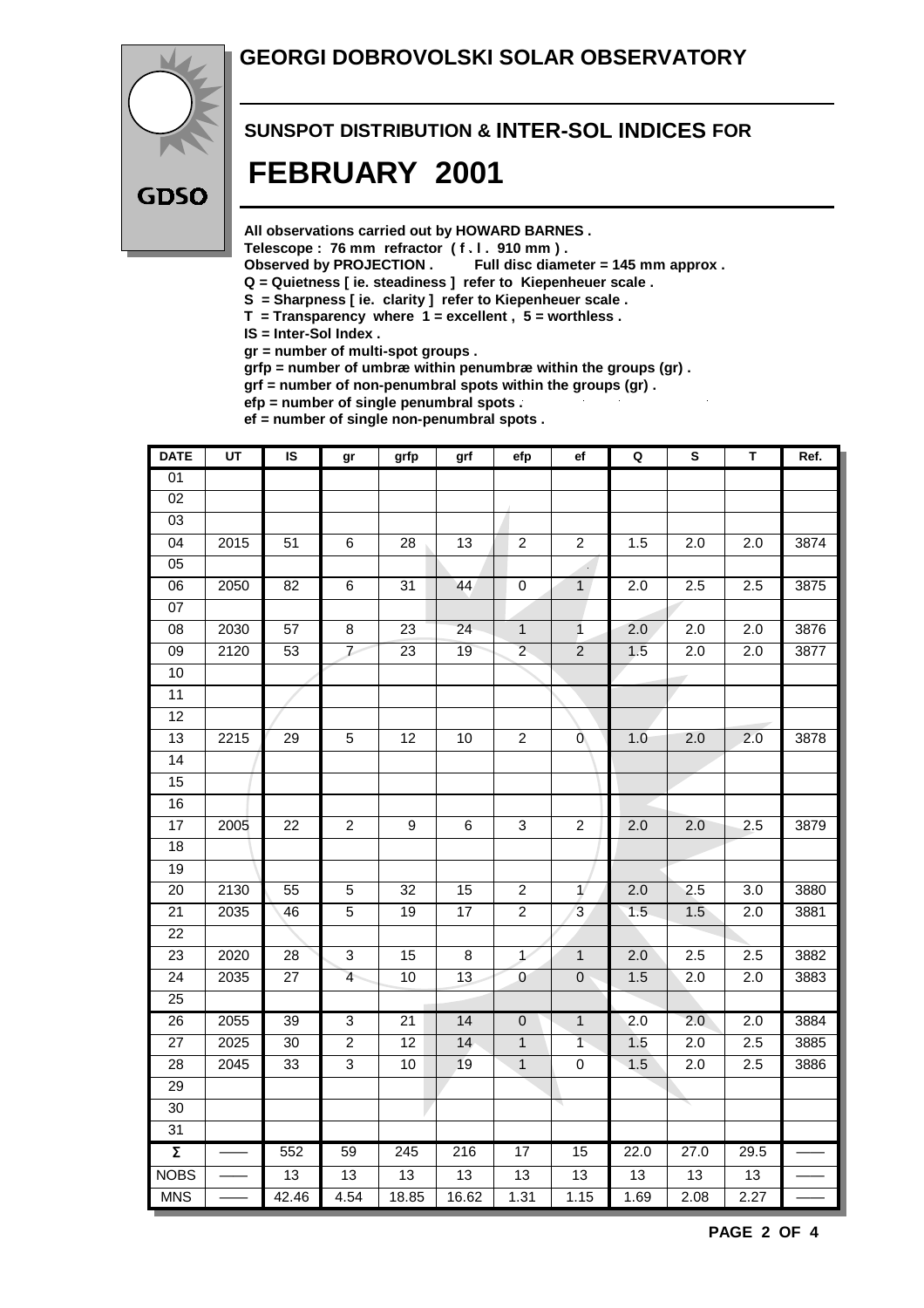

#### **SUNSPOT CENSUS BY CLASSIFICATION FOR**

## **FEBRUARY 2001**

**All observations carried out by HOWARD BARNES .** Telescope : 76 mm refractor (f. l. 910 mm).<br>Observed by PROJECTION . Full disc diam Full disc diameter = 145 mm approx . **IF 2 OR MORE REGIONS ARE OF THE SAME CLASSIFICATION , THEN SUNSPOT COUNTS ARE SEPARATED BY SOLIDI ( / ) .**

| <b>DATE</b>  | UT   |                | Α            |              | В              |                | $\mathbf{C}$ |                | D                                     |                | Е              | F                        |                                 | G            |                     | н            |                | J                |              |
|--------------|------|----------------|--------------|--------------|----------------|----------------|--------------|----------------|---------------------------------------|----------------|----------------|--------------------------|---------------------------------|--------------|---------------------|--------------|----------------|------------------|--------------|
|              |      | g              | $\mathbf{f}$ | g            | f              | g              | f            | g              | f                                     | g              | f              | g                        | f                               | g            | $\mathbf f$         | g            | $\mathbf f$    | g                | f            |
| 01           |      |                |              |              |                |                |              |                |                                       |                |                |                          |                                 |              |                     |              |                |                  |              |
| 02           |      |                |              |              |                |                |              |                |                                       |                |                |                          |                                 |              |                     |              |                |                  |              |
| 03           |      |                |              |              |                |                |              |                |                                       |                |                |                          |                                 |              |                     |              |                |                  |              |
| 04           | 2015 | $\overline{2}$ | 1/1          | $\mathbf{1}$ | 2              | $\mathbf 0$    | 0            | 2 <sub>1</sub> | 4/6                                   | $\overline{c}$ | 5/8            | $\mathbf{1}$             | 16                              | $\mathbf 0$  | 0                   | 0            | 0              | $\boldsymbol{2}$ | 1/1          |
| 05           |      |                |              |              |                |                |              |                |                                       |                |                |                          |                                 |              |                     |              |                |                  |              |
| 06           | 2050 | $\mathbf{1}$   | $\mathbf{1}$ | $\mathbf 0$  | $\mathbf 0$    | $\mathbf{1}$   | 4            | 1              | $\overline{4}$                        | $\mathbf{1}$   | 15             | 3                        | 11/14/27                        | $\mathbf 0$  | 0                   | 0            | 0              | $\mathbf 0$      | $\mathbf 0$  |
| 07           |      |                |              |              |                |                |              |                |                                       |                |                |                          |                                 |              |                     |              |                |                  |              |
| 08           | 2030 | $\mathbf{1}$   | $\mathbf{1}$ | $\mathbf{1}$ | $\overline{2}$ | 3              | 2/2/2        | $\overline{0}$ | $\mathbf{0}$                          | $\overline{2}$ | 11/14          | $\mathbf{1}$             | 12                              | $\mathbf{1}$ | 2                   | 0            | 0              | $\mathbf{1}$     | $\mathbf{1}$ |
| 09           | 2120 | $\overline{2}$ | 1/1          | $\mathbf 0$  | $\mathsf 0$    | $\overline{2}$ | 2/2          | 3              | 3/6/16                                | $\mathbf{1}$   | $\overline{7}$ | $\mathbf 0$              | $\mathbf 0$                     | $\mathbf{1}$ | 6                   | 0            | 0              | $\overline{2}$   | 1/1          |
| 10           |      |                |              |              |                |                |              |                |                                       |                | s.             |                          |                                 |              |                     |              |                |                  |              |
| 11           |      |                |              |              |                |                |              |                |                                       |                |                |                          |                                 |              |                     |              |                |                  |              |
| 12           |      |                |              |              |                |                |              |                |                                       |                |                |                          |                                 |              |                     |              |                |                  |              |
| 13           | 2215 | $\mathbf 0$    | 0            | 0            | 0              | $\overline{2}$ | 2/3          | 3              | 4/5/8                                 | $\mathbf 0$    | 0              | $\overline{0}$           | $\overline{0}$                  | $\mathbf 0$  | $\mathbf 0$         | $\mathbf{0}$ | 0              | $\overline{2}$   | 1/1          |
| 14           |      |                |              |              |                |                |              |                |                                       |                |                |                          |                                 |              |                     |              |                |                  |              |
| 15           |      |                |              |              |                |                |              |                |                                       |                |                |                          |                                 |              |                     |              |                |                  |              |
| 16           |      |                |              |              |                |                |              |                |                                       |                |                |                          |                                 |              |                     |              |                |                  |              |
| 17           | 2005 | $\overline{2}$ | 1/1          | $\mathbf 0$  | 0              | $\mathbf{1}$   | 4            | $\mathbf{1}$   | 11                                    | $\mathbf 0$    | 0              | $\mathbf 0$              | $\pmb{0}$                       | 0            | 0                   | 0            | 0              | 3                | 1/1/1        |
| 18           |      |                |              |              |                |                |              |                |                                       |                |                |                          |                                 |              |                     |              |                |                  |              |
| 19           |      |                |              |              |                |                |              |                |                                       |                |                |                          |                                 |              |                     |              |                |                  |              |
| 20           | 2130 | $\mathbf{1}$   | 1            | $\mathbf 0$  | 0              | $\overline{2}$ | 3/4          | 3              | 5/8/27                                | $\mathbf 0$    | 0              | $\mathbf 0$              | $\mathbf 0$                     | $\mathbf 0$  | 0                   | 0            | 0              | $\overline{2}$   | 1/1          |
| 21           | 2035 | 3              | 1/1/1        | 2            | 2/5            | $\mathbf{1}$   | 3            | $\overline{2}$ | 7/19                                  | $\mathbf 0$    | 0              | $\mathbf 0$              | $\pmb{0}$                       | 0            | 0                   | 0            | 0              | $\overline{2}$   | 1/1          |
| 22           |      |                |              |              |                |                |              |                |                                       |                |                |                          |                                 |              |                     |              |                |                  |              |
| 23           | 2020 | $\mathbf{1}$   | $\mathbf{1}$ | $\mathbf 0$  | $\overline{0}$ | $\mathbf{1}$   | 3            | $\overline{2}$ | 9/11                                  | 0              | $\pmb{0}$      | $\mathbf 0$              | $\mathbf 0$                     | $\mathbf 0$  | $\overline{0}$      | 0            | 0              | $\mathbf{1}$     | $\mathbf{1}$ |
| 24           | 2035 | $\mathbf 0$    | 0            | $\mathbf 0$  | 0              | $\overline{2}$ | 2/4          | $\overline{2}$ | 7/10                                  | $\mathbf{0}$   | $\pmb{0}$      | $\mathbf 0$              | $\pmb{0}$                       | $\mathbf 0$  | 0                   | 0            | 0              | 0                | 0            |
| 25           |      |                |              |              |                |                |              |                |                                       |                |                |                          |                                 |              |                     |              |                |                  |              |
| 26           | 2055 | $\mathbf{1}$   | $\mathbf{1}$ | $\mathbf 0$  | 0              | $\overline{2}$ | 4/5          | 1              | 26                                    | $\mathbf 0$    | $\mathbf 0$    | $\mathbf 0$              | $\overline{0}$                  | $\mathbf 0$  | 0                   | 0            | 0              | 0                | 0            |
| 27           | 2025 | $\mathbf{1}$   | 1            | $\mathbf 0$  | 0              | $\mathbf{1}$   | 3            | $\mathbf{1}$   | 23                                    | $\mathbf 0$    | $\overline{0}$ | $\mathbf 0$              | $\mathbf 0$                     | $\mathbf 0$  | 0                   | 0            | 0              | $\mathbf{1}$     | $\mathbf{1}$ |
| 28           | 2045 | $\mathbf 0$    | 0            | $\mathbf{1}$ | 6              | $\mathbf 0$    | 0            | $\overline{2}$ | 8/15                                  | $\mathbf 0$    | 0              | $\mathbf 0$              | 0                               | 0            | 0                   | 0            | 0              | $\mathbf{1}$     | $\mathbf{1}$ |
| 29           |      |                |              |              |                |                |              |                |                                       |                |                |                          |                                 |              |                     |              |                |                  |              |
| 30           |      |                |              |              |                |                |              |                |                                       |                |                |                          |                                 |              |                     |              |                |                  |              |
| 31           |      |                |              |              |                |                |              |                |                                       |                |                |                          |                                 |              |                     |              |                |                  |              |
| TOTALS       |      | 15             | 15           | $\sqrt{5}$   | 17             | 18             | 54           | 23             | 242                                   | 6 <sup>1</sup> | 60             | 5 <sub>1</sub>           | 80                              |              | $2 \quad 8 \quad 0$ |              | $\overline{0}$ |                  | 17 17        |
|              |      |                |              |              |                |                |              |                | REGIONAL PERCENTAGES                  |                |                |                          |                                 |              |                     |              |                |                  |              |
| $\mathsf{A}$ |      |                | $\sf B$      |              | ${\bf C}$      |                | D            |                | $\mathsf E$                           |                | $\mathsf F$    | ${\mathsf G}$<br>$\sf H$ |                                 | J            |                     |              |                |                  |              |
|              |      |                |              |              |                |                |              |                |                                       |                |                |                          |                                 | $\Sigma g$   |                     |              |                |                  |              |
| 16.5         |      |                | 5.5          |              | 19.8           |                | 25.3         |                | $6.6\,$                               |                | 5.5            | 2.2                      | $0.0\,$                         |              |                     | 18.7         |                |                  | 91           |
|              |      |                |              |              | $NOBS = 13$    |                |              |                | $\overline{p / g}$ mean = 1.4962      |                |                |                          | $\frac{1}{1}$ / g mean = 5.7942 |              |                     |              |                |                  |              |
|              |      |                |              |              |                |                |              |                | $\frac{1}{p}$ / g mean = 1.4945       |                |                |                          | $\frac{1}{1}$ / g mean = 5.4176 |              |                     |              |                |                  |              |
|              |      |                |              |              |                |                |              |                | GROUP COMPLEXITY INDEX (GCI) = 6.9121 |                |                |                          |                                 |              |                     |              |                |                  |              |
|              |      |                |              |              |                |                |              |                |                                       |                |                |                          |                                 |              |                     |              |                |                  |              |